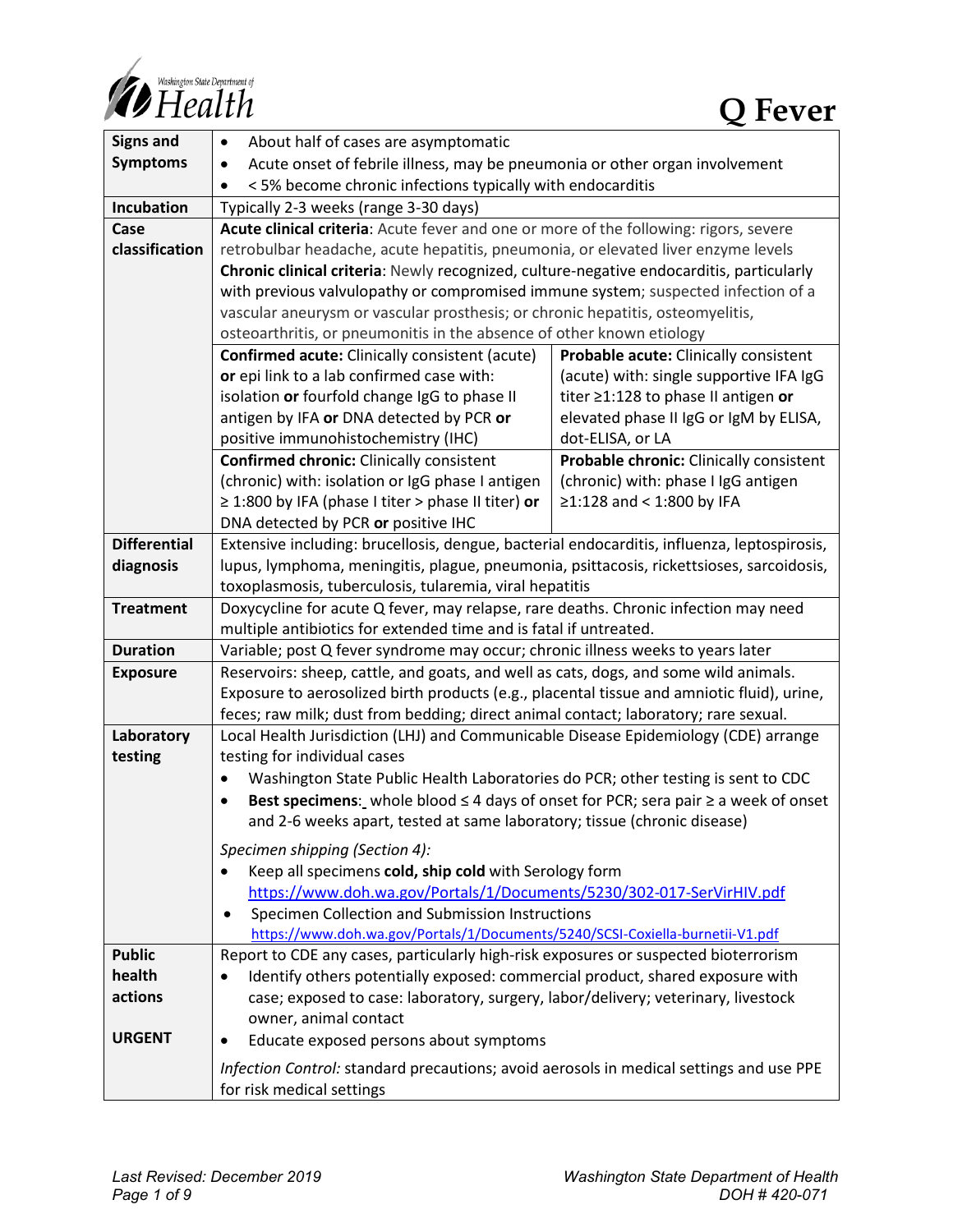# **Q Fever**

#### **1. DISEASE REPORTING**

#### **A. Purpose of Reporting and Surveillance**

- 1. To identify the source of infection (e.g., an outbreak at a rendering plant or farm) and prevent further transmission from that source to others.
- 2. To educate potentially exposed persons about signs and symptoms of disease, thereby facilitating early diagnosis.
- 3. To raise the index of suspicion of a possible bioterrorism event if no natural exposure source is identified.

#### **B. Legal Reporting Requirements**

- 1. Health care providers: notifiable to local health jurisdiction within 24 hours.
- 2. Health care facilities: notifiable to local health jurisdiction within 24 hours.
- 3. Laboratories: *Coxiella burnetii* notifiable to local health jurisdiction within 24 hours; specimen submission is required – culture (2 business days).
- 4. Veterinarians: suspected human cases notifiable within 24 hours to the local health jurisdiction; animal cases notifiable to Washington State Department of Agriculture (see: [https://app.leg.wa.gov/WAC/default.aspx?cite=16-70\)](https://app.leg.wa.gov/WAC/default.aspx?cite=16-70).
- 5. Local health jurisdictions: notifiable to Department of Health (DOH) Communicable Disease Epidemiology (CDE) within 7 days of case investigation completion or summary information required within 21 days.

#### **C. Local Health Jurisdiction Investigation Responsibilities**

- **1. If bioterrorism is suspected, notify CDE immediately (24/7): 1-877-539-4344.**
- 2. Facilitate the transport of specimens to Washington State Public Health Laboratories (PHL) for confirmatory testing.
- 3. Identify potentially exposed persons and make appropriate recommendations.
- 4. Report all *confirmed* and *probable* cases (see definitions below) to CDE. Use the Q fever case report form [\(https://www.doh.wa.gov/Portals/1/Documents/5100/210-043-](https://www.doh.wa.gov/Portals/1/Documents/5100/210-043-ReportForm-Qfever.pdf) [ReportForm-Qfever.pdf\)](https://www.doh.wa.gov/Portals/1/Documents/5100/210-043-ReportForm-Qfever.pdf) and enter the data in the Washington Disease Reporting System (WDRS).

#### **2. THE DISEASE AND ITS EPIDEMIOLOGY**

#### **A. Etiologic Agent**

Q fever is caused by *Coxiella burnetii*, a gram negative bacterium with two antigenic phases. The organism is highly resistant to heat and many disinfectants and can survive long periods under harsh environmental conditions. *C. burnetii* can reach high concentrations in animal tissues, particularly placentas and birthing fluids, and can be spread by wind and stirred up dust. A few organisms can cause infection.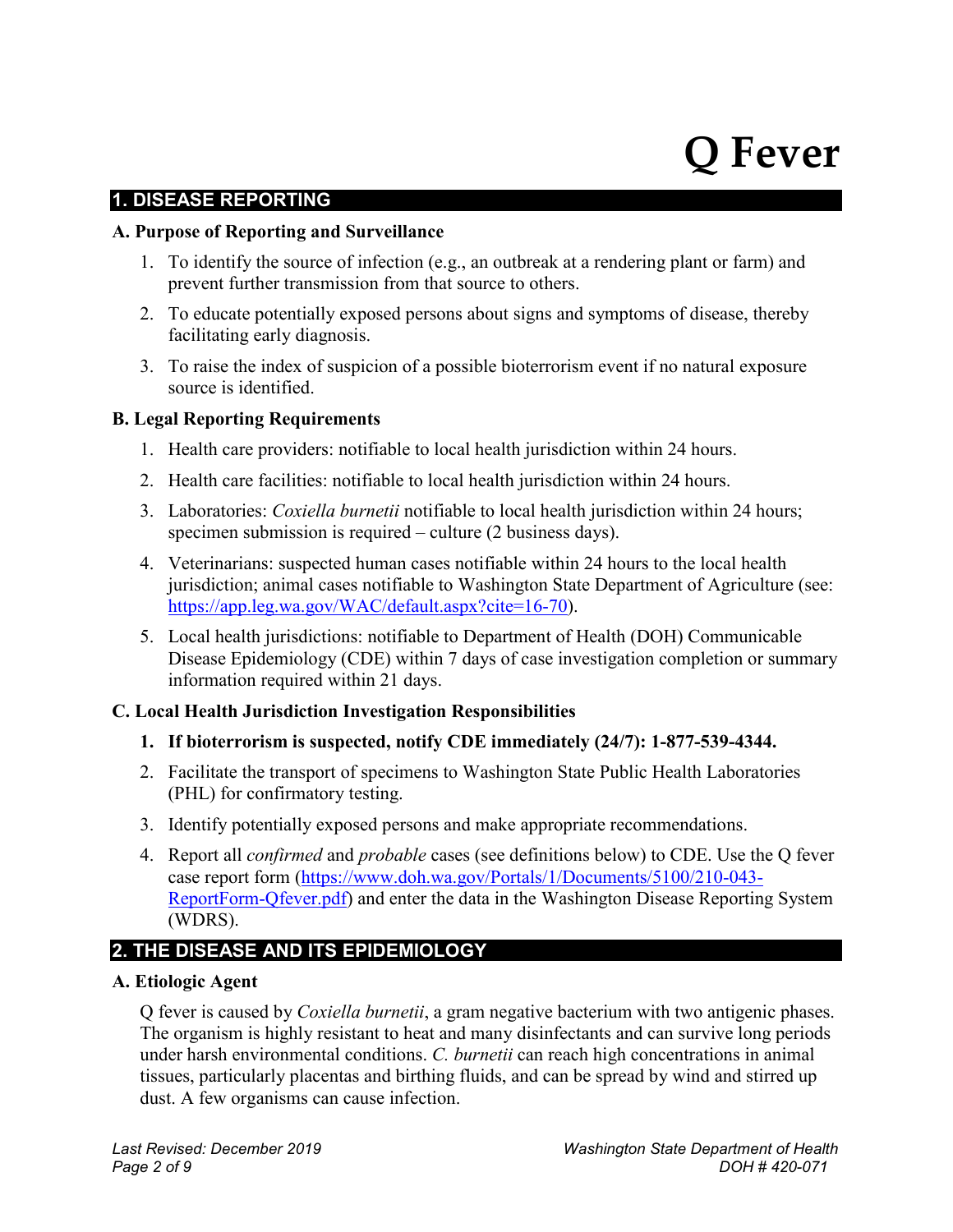# **B. Description of Illness**

Human infections with *C. burnetii* range from asymptomatic seroconversion (~50%) to severe disease. Acute Q fever is characterized by sudden onset of fever, chills, headache, myalgia, nausea, vomiting, diarrhea, and sometimes non-productive cough and severe sweats. Untreated, the fever can persist for up to 14 days. It is most often a self-limited febrile illness, though atypical pneumonia is a major clinical presentation, occurring in 30% to 50% of patients. Acute hepatitis is also a frequent presentation, though may be mild. Other severe but rare manifestations include meningoencephalitis, pericarditis, myocarditis, or cholecystitis. Clinical laboratory findings commonly include elevated liver enzyme levels. Pregnant women are at risk for miscarriage, stillbirth, and premature birth. Acute Q fever has a low mortality rate  $(\leq 2\%)$ .

Although the majority of people with acute Q fever recover completely, a post-Q fever fatigue syndrome has been reported in up to 20% of acute cases. This syndrome is characterized by constant or recurring fatigue, night sweats, severe headaches, photophobia, myalgia, mood changes, and difficulty sleeping.

Chronic Q fever is rare (<5% of acute cases), occurs weeks to years after acute infection, and manifests primarily as endocarditis. Other manifestations include chronic hepatitis, chronic vascular infections, osteomyelitis, osteoarthritis, or pneumonitis. Pregnant women, immunosuppressed persons, and patients with pre-existing valvulopathy, aneurysm, prosthetic heart valve, vascular prosthesis, or renal insufficiency are at highest risk for chronic Q fever. Untreated it is often fatal; mortality rates may be as high as 65%.

# **C. Q Fever in Washington State**

Typically 0 to 3 cases of Q fever are reported per year. In 2011, an outbreak associated with goats occurred in Washington and Montana, resulting in 21 infected persons; of these 8 symptomatic cases and 4 asymptomatic infections were Washington residents. In 2016, 7 sporadic cases were reported, not linked to common exposures.

# **D. Reservoirs**

The most common reservoirs are sheep, cattle, and goats. Cats, dogs, and some wild animals and birds can also be infected. Infected animals are usually asymptomatic, but fertility issues such as abortion can occur. The organism is shed in urine, feces, milk, and especially birth products (e.g., placental tissue and amniotic fluid).

# **E. Modes of Transmission**

The disease is most commonly acquired by inhalation of aerosols containing *C. burnetii*. This can occur through inhalation of dust from premises contaminated by placental tissues, birth fluids and excreta of infected animals; in establishments processing infected animal products; in necropsy rooms; or during direct contact with infected animals, placentas, or other contaminated materials such as wool, straw, fertilizer and laundry. Less common routes include ingestion of contaminated raw milk, tick bites, receipt of contaminated blood or bone marrow, and handling of cultures in the laboratory. A recent report from the New York State Department of Health described four cases of Q fever in persons treated with fresh sheep cell injections in Germany. Alternative therapies involving fresh cell injections are controversial and not available in the United States, however, patients may travel overseas to receive fresh cell injections.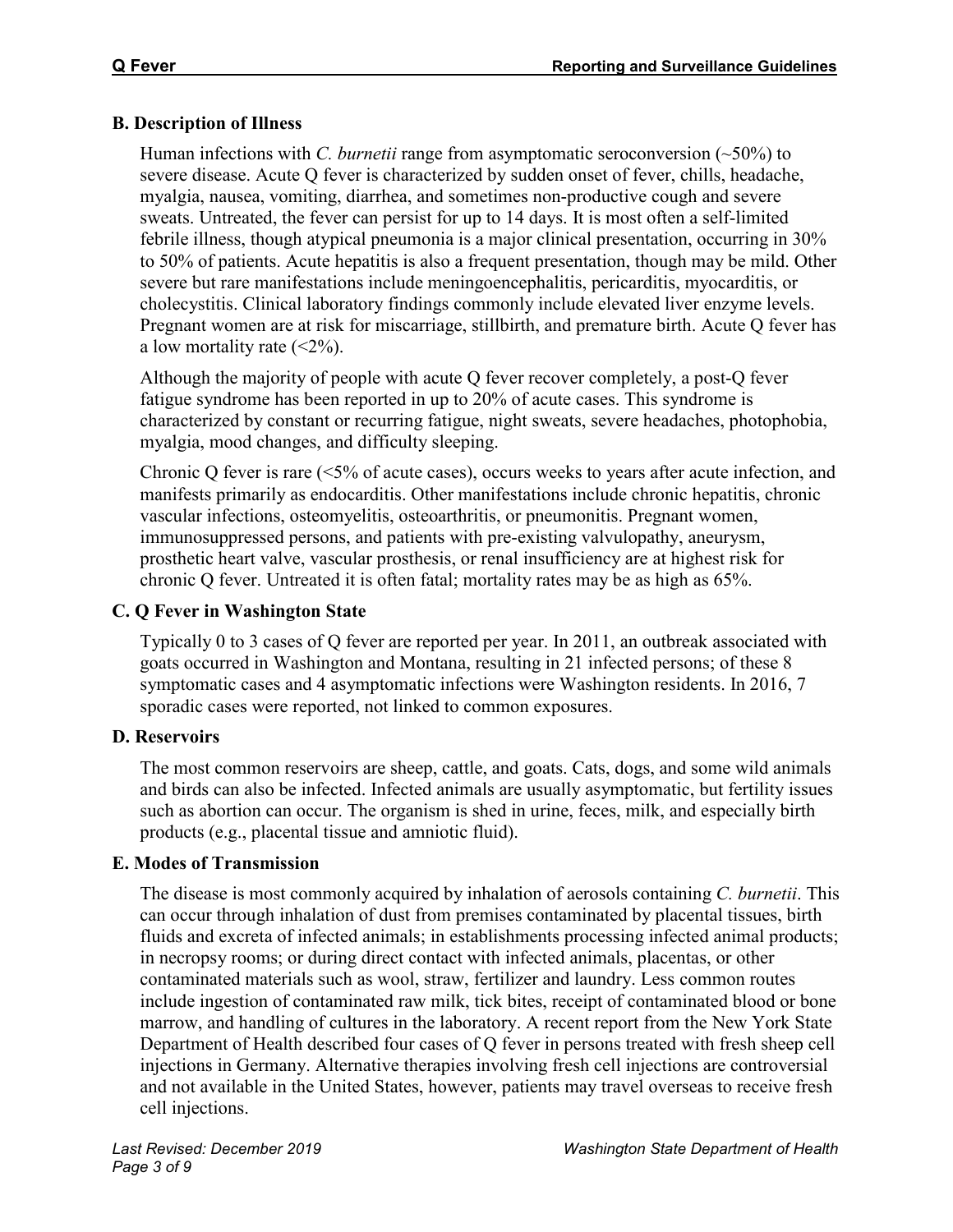## **F. Incubation Period**

The incubation period depends on the size of the infecting dose, but is typically around 2-3 weeks, with a range of 3 to 30 days

## **G. Period of Communicability**

Direct person-to-person transmission occurs rarely, but sexual transmission may occur. Fomites such as contaminated clothing may be a source of infection.

## **H. Treatment**

Doxycycline is the treatment of choice for acute *C. burnetii* infection and should be started promptly; monitor for relapses requiring retreatment. Chronic infections may require extended treatment with multiple antibiotics and may require surgery.

# **3. CASE DEFINITIONS**

## **A. Acute Q Fever**

## **1. Clinical Evidence**

Acute fever and one or more of the following: rigors, severe retrobulbar headache, acute hepatitis, pneumonia, or elevated liver enzyme levels.

# **2. Laboratory Evidence**

## Confirmatory:

- Serological evidence of a fourfold change in immunoglobulin G (IgG)-specific titer to *C. burnetii* phase II antigen by indirect immunofluorescence assay (IFA) between paired serum samples (CDC suggests one taken during the first week of illness and a second 3–6 weeks later; phase I may be elevated or rise as well); or
- Detection of *C. burnetii* DNA in a clinical specimen via amplification of a specific target by polymerase chain reaction (PCR) assay; or
- Demonstration of *C. burnetii* in a clinical specimen by immunohistochemical methods (IHC); or
- Isolation of *C. burnetii* from a clinical specimen by culture.

## Supportive:

- Single supportive IFA IgG titer of  $\geq$ 1:128 to phase II antigen (phase I titers may be elevated as well); or
- Elevated phase II IgG or IgM antibody reactive with *C. burnetii* antigen by enzyme-linked immunosorbent assay (ELISA), dot-ELISA, or latex agglutination.

Note: Serologic profiles of pregnant women infected during gestation may progress rapidly to those characteristic of chronic infection.

Note: For acute testing, CDC uses in-house IFA IgG testing (cutoff of ≥1:128), preferring simultaneous testing of paired specimens, and does not use IgM results for routine diagnostic testing.

# **3. Case Classification for Acute Q Fever (2009)**

*Confirmed*: A laboratory confirmed case that either meets clinical case criteria or is epidemiologically linked to a laboratory confirmed case.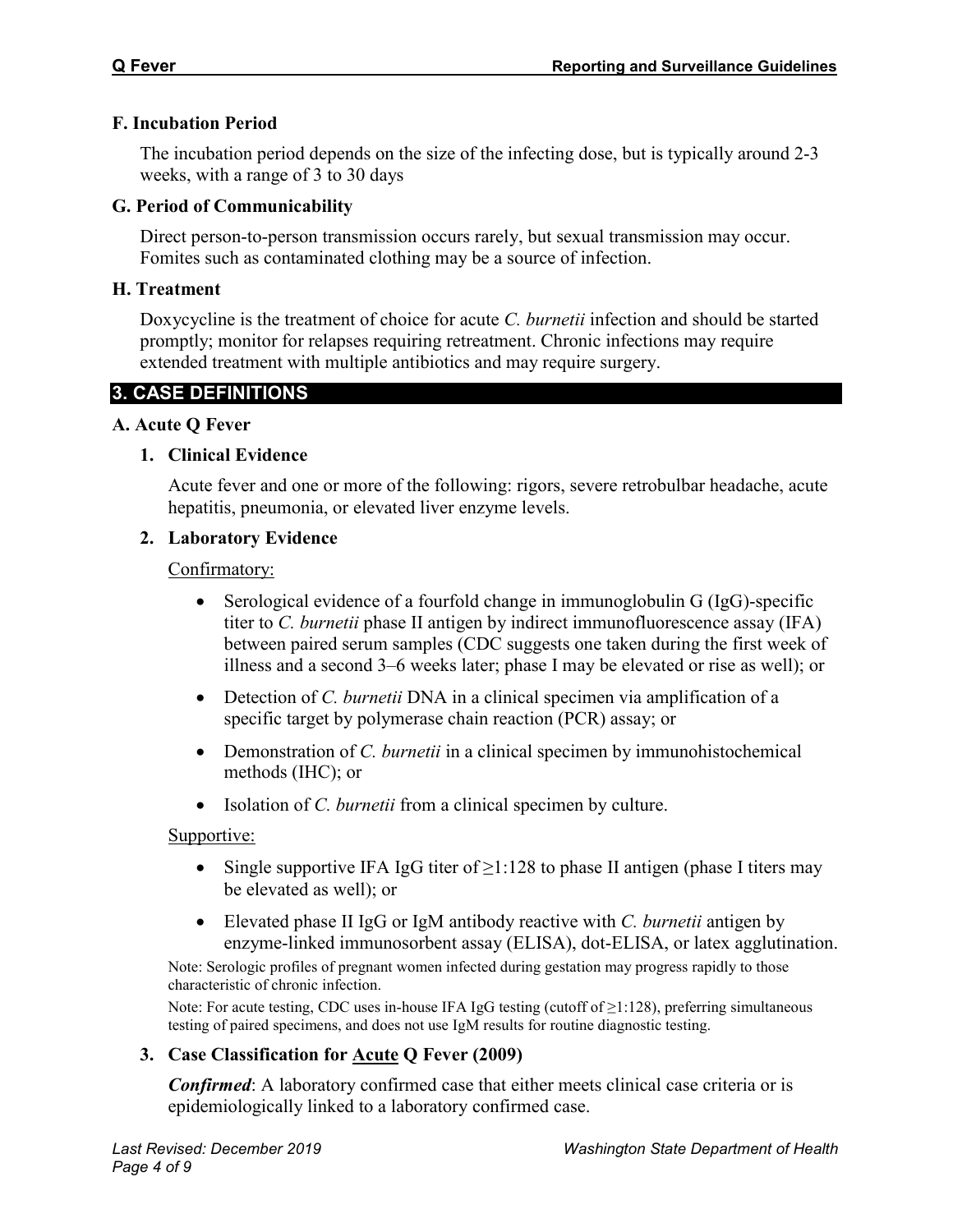*Probable*: A clinically compatible case of acute illness (meets clinical evidence criteria for acute Q fever illness) that has laboratory supportive results for past or present acute disease (antibody to Phase II antigen) but is not laboratory confirmed.

#### **B. Chronic Q Fever**

### **1. Clinical Evidence**

Newly recognized, culture-negative endocarditis, particularly in a patient with previous valvulopathy or compromised immune system, suspected infection of a vascular aneurysm or vascular prosthesis, or chronic hepatitis, osteomyelitis, osteoarthritis, or pneumonitis in the absence of other known etiology.

#### **2. Laboratory Evidence**

#### Confirmed:

- Serological evidence of IgG antibody to *C. burnetii* phase I antigen  $\geq 1:800$  by IFA (phase I titer is higher than the phase II titer), or
- Detection of *C. burnetii* DNA in a clinical specimen via amplification of a specific target by PCR assay, or
- Demonstration of *C. burnetii* antigen in a clinical specimen by IHC, or
- Isolation of *C. burnetii* from a clinical specimen by culture.

#### Supportive:

• Antibody titer to *C. burnetii* phase I IgG antigen ≥1:128 and < 1:800 by IFA.

Note: Samples from suspected chronic patients should be evaluated for IgG titers to both phase I and phase II antigens. Current commercially available ELISA tests (which test only for phase II) are not quantitative, cannot be used to evaluate changes in antibody titer, and hence are not useful for serological confirmation. IgM tests are not strongly supported for use in serodiagnosis of acute disease, as the response may not be specific for the agent (resulting in false positives) and the IgM response may be persistent. Complement fixation (CF) tests and other older tests are not readily available.

Serologic test results must be interpreted with caution, because baseline antibodies acquired as a result of historical exposure to Q fever may exist, especially in rural and farming areas.

## **3. Case Classification for Chronic Q Fever (2009)**

*Confirmed***:** A clinically compatible case of chronic illness (meets clinical evidence criteria for chronic disease) that is laboratory confirmed for chronic infection.

*Probable***:** A clinically compatible case of chronic illness (meets clinical evidence criteria for chronic Q fever) that has laboratory supportive results for past or present chronic infection (antibody to Phase I antigen).

## **C. Exposure**

Exposure is usually via aerosol and may be unknown (especially for chronic infection), but often includes the presence of goats, sheep, or other livestock, especially during periods of parturition. Direct contact with animals is not required, and variable incubation periods may be dose dependent.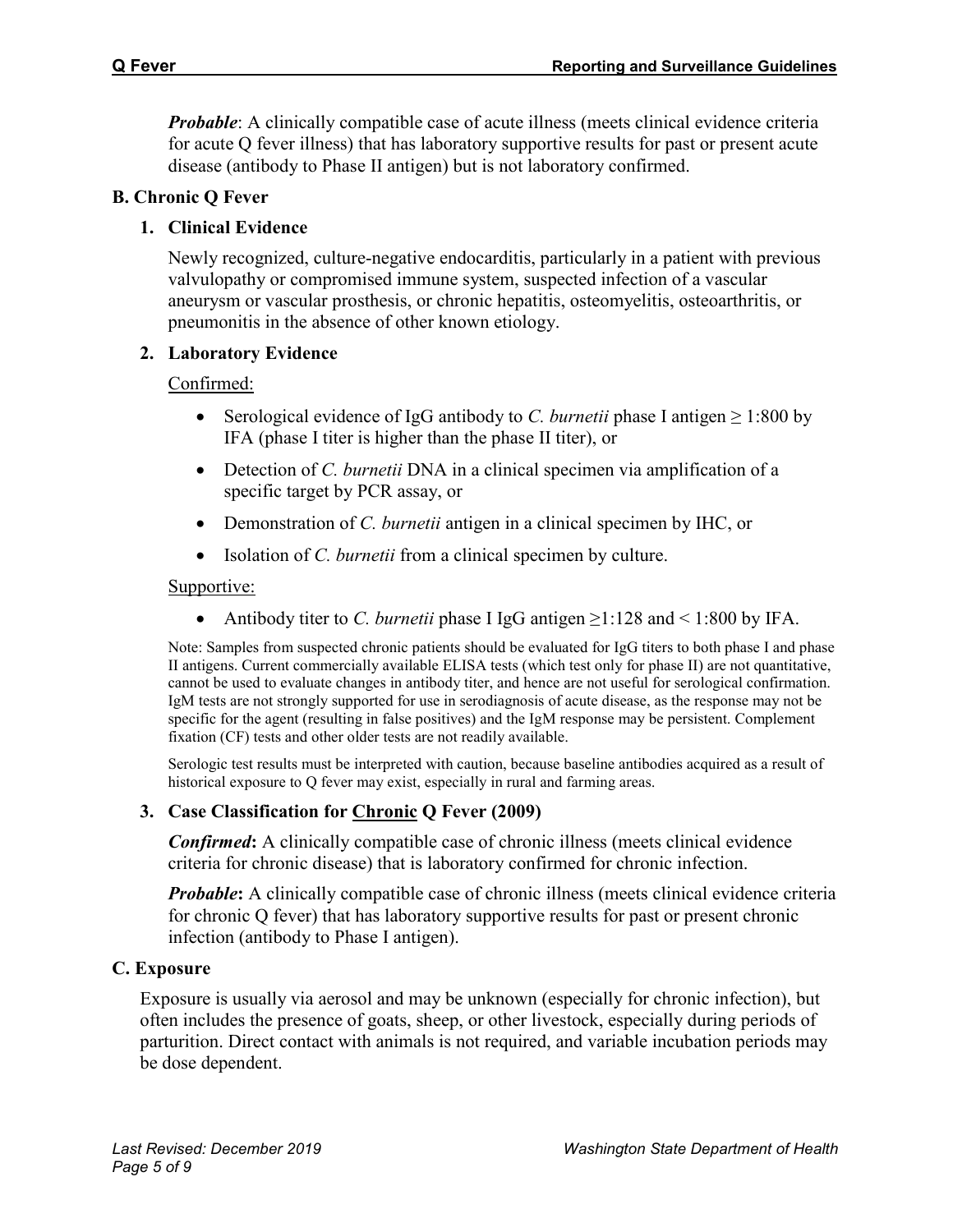# **4. DIAGNOSIS AND LABORATORY SERVICES**

## **A. Laboratory Diagnosis**

Laboratory diagnosis is commonly made by demonstration of a rise in specific antibodies in acute and convalescent specimens. High antibody titers to Phase I antigen indicate chronic infection; whereas high Phase II antibody titers occur during acute infection. The diagnosis can also be made by isolation or identification of the organism in blood, sputum or tissue (e.g., liver biopsy or heart valve) by culture, immunohistochemical methods, or polymerase chain reaction (PCR). These latter tests are less convenient than serologic tests because they require processing in a biosafety level 3 laboratory. Note that approximately 5% of people in the US will test phase I IgG positive due to past infection; a low titer may indicate a historical infection.

**Confirmatory laboratory testing by a reference laboratory such as Centers for Disease Control and Prevention (CDC) or Washington State Public Health Laboratories is recommended**, though may not be necessary when a 4-fold rise in *C. burnetii* titer has been documented. Substantial variability exists between clinical laboratories, so titers should only be compared if specimens are tested at the same laboratory. Acute and convalescent sera should be collected 2-6 weeks apart, ideally, during the first week of illness and 2-4 weeks after. Detectable antibody titers are not typically present until 7-10 days after illness onset; therefore, if Q fever is suspected, a convalescent specimen is necessary for confirmation. Negative or very low titers are expected during the first week of illness and do not rule out Q fever. PCR on blood has highest diagnostic yield in the first week of illness onset, prior to antibiotic administration; but may be performed on tissues for chronic illness. Although a positive PCR result is diagnostic, a negative result does not rule out Q fever, and treatment should not be withheld due to a negative result.

# **B. Tests Available at the Washington State Public Health Laboratories (PHL)**

The PHL perform PCR testing only. Specimens for serology, culture, or immunohistochemistry will be forwarded to the CDC. Contact Communicable Disease Epidemiology for approval prior to submitting specimens.

Note that PHL require all clinical specimens have two patient identifiers, a name **and** a second identifier (e.g., date of birth) both on the specimen label and on the submission form. Due to laboratory accreditation standards, specimens will be rejected for testing if not properly identified. Also include specimen source and collection date. For details see: <https://www.doh.wa.gov/Portals/1/Documents/5240/SCSI-Coxiella-burnetii-V1.pdf>

# **C. Specimen Collection**

Clinical laboratories should call PHL prior to shipping specimens (206-418-5400) for shipping instructions. Serum should be submitted with a completed PHL Serology submission form [\(https://www.doh.wa.gov/Portals/1/Documents/5230/302-017-](https://www.doh.wa.gov/Portals/1/Documents/5230/302-017-SerVirHIV.pdf) [SerVirHIV.pdf](https://www.doh.wa.gov/Portals/1/Documents/5230/302-017-SerVirHIV.pdf)); all other specimens require a completed PHL Microbiology submission form [\(https://www.doh.wa.gov/Portals/1/Documents/5230/302-013-Micro.pdf\)](https://www.doh.wa.gov/Portals/1/Documents/5230/302-013-Micro.pdf)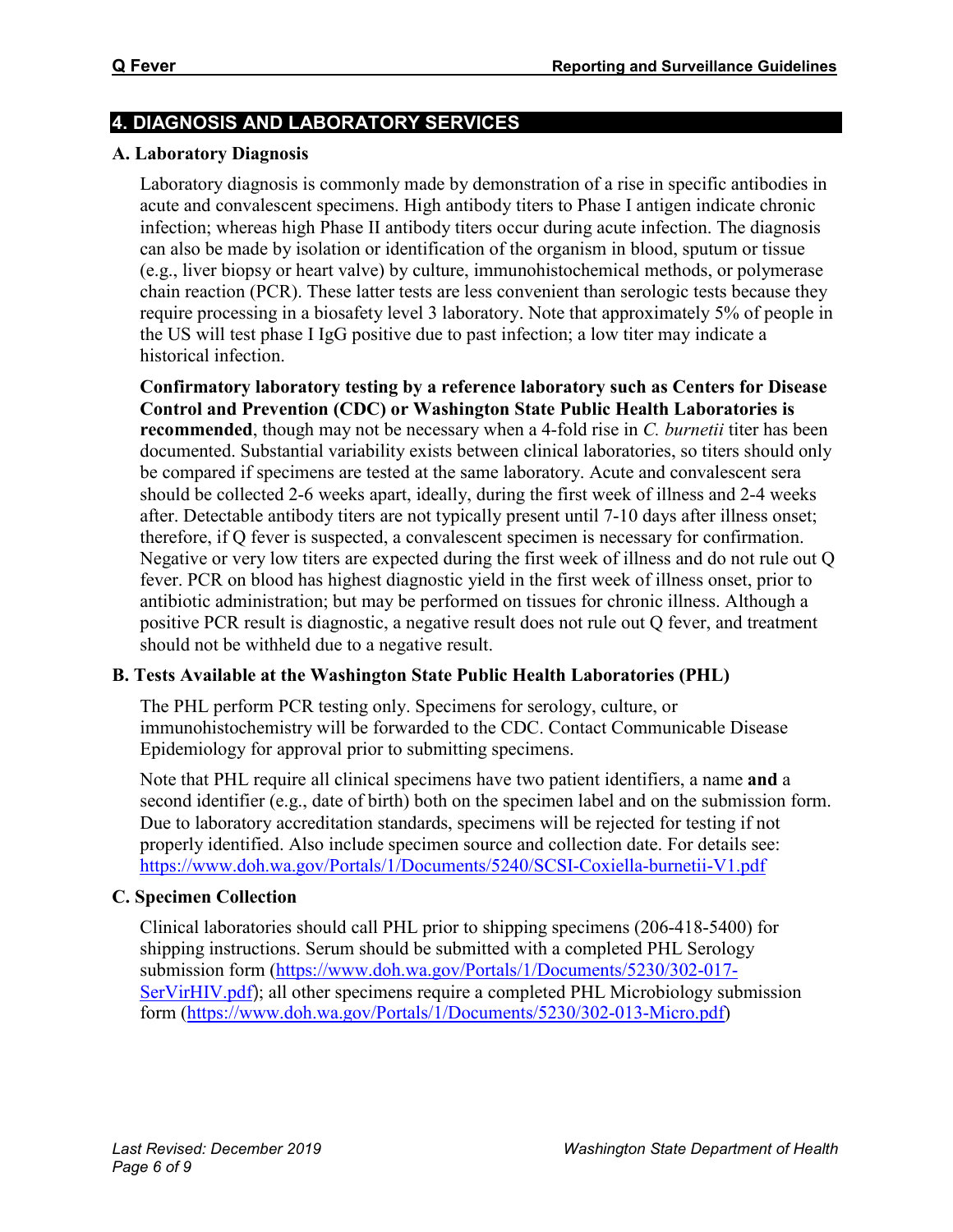# **5. ROUTINE CASE INVESTIGATION**

**Since Q fever is an uncommon disease, call DOH Communicable Disease Epidemiology (CDE) to discuss the case investigation.** Interview the case and others who may be able to provide pertinent information.

# **A. Evaluate the Diagnosis**

Collect copies of laboratory results. Confirmatory laboratory testing by a reference laboratory is recommended, unless a 4-fold titer rise was documented (see Section 4). Single serum positives must be interpreted with caution. IgM antibodies may persist for months or longer and IgM has a much lower specificity for *C. burnetii* than IgG. Cross reactions with *Legionella* and *Bartonella* species have been reported. Facilitate collection of additional specimens and/or facilitate submission to PHL as needed. Proceed with investigation upon receipt of preliminary lab results for sporadic cases. During an outbreak or potential bioterrorism situation, start investigation before results are available.

# **B. Manage the Case**

Hospitalized patients should be cared for in accordance with standard precautions. No special precautions are necessary for routine care. However, if surgeries or autopsies for Q fever patients are planned, advise staff to wear extra respiratory protection (e.g., N95 masks) and use negative pressure rooms *if* performing any aerosol-generating procedures (e.g., bone saw use). During obstetrical procedures on infected women, contact and droplet precautions should be used; aerosolization of birth fluids should be avoided.

Chronic Q fever patients should be referred to an infectious disease specialist for management. These patients require long-term antibiotic therapy, periodic diagnostics, and long-term monitoring.

Patients diagnosed with acute Q fever with valvular disease, blood vessel abnormalities, immunosuppression, and pregnancy women should be clinically evaluated and serologically tested at 3, 6, 12, 18, and 24 months following acute infection to ensure rapid diagnosis and treatment of chronic Q fever.

# **C. Identify Potential Sources of Infection**

Investigate possible exposures during the 2 to 3 weeks prior to onset of acute disease. For chronic disease, inquire about previous diagnosis of or illness consistent with acute Q fever. Ask about history of:

- Travel:
- Contact with potentially infected animals or their tissues, particularly postpartum fluid or tissues;
- Consumption of unpasteurized milk products;
- Work with sheep, goats, cattle;
- Work in a laboratory (especially animal necropsy); and
- Possible exposure to dust or other aerosols associated with livestock.
- Medical procedures or alternative therapies conducted outside of the US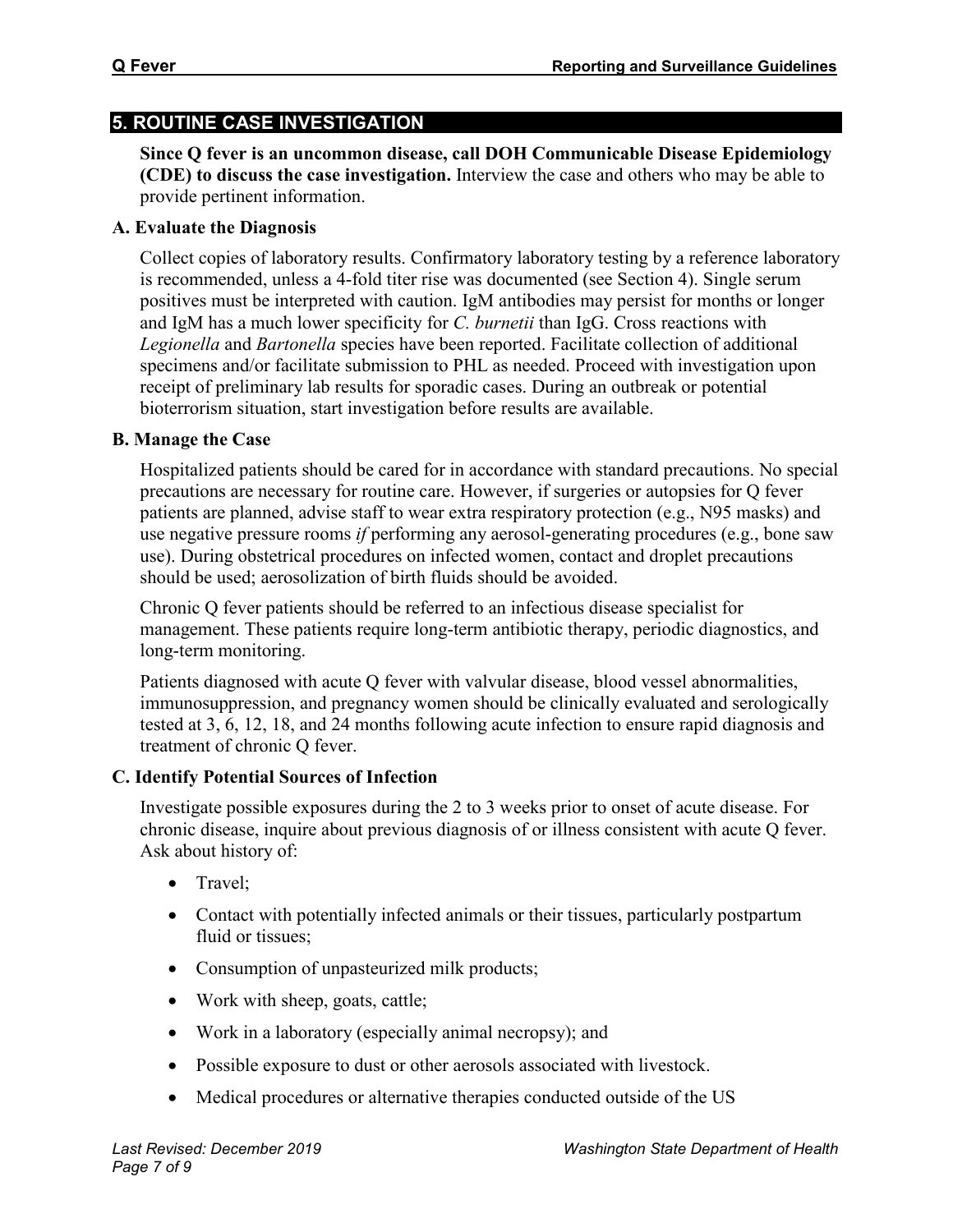## **D. Identify Contacts/Others Potentially Exposed**

- 1. Identify and contact persons who participated with the case in any of the activities above.
- 2. Identify laboratory workers who handled infected tissue or laboratory isolates. (Note that culture requires special methods and facilities so exposure to isolates is unlikely at most hospital and diagnostic laboratories; for instance, there is no risk for standard blood cultures handled using normal precautions).
- 3. Identify surgeons, pathologists, and other staff present in surgical or autopsy rooms during aerosol-generating procedures, e.g., use of bone saws.
- 4. Identify delivery room personnel if aerosolization of birth fluids occurred from a woman with active Q fever.
- 5. Identify veterinarians, veterinary pathologists, and livestock owners who handled infected animal specimens (especially placentas or stillborn animals) or who were present during the delivery of infected animals.
- 6. Inform all identified persons of their possible exposure and symptoms of Q fever. See "Management of Other Exposed Persons" below.
- 7. Determine if the case donated blood or tissue and notify the appropriate agency.
- 8. Consider alerting healthcare providers in the surrounding area if widespread exposure is suspected

#### **E. Management of Other Exposed Persons**

Persons potentially exposed should be educated regarding symptoms to facilitate early diagnosis. In general, no specific management is recommended for asymptomatic people who have been exposed. For high-risk exposures, call Communicable Disease Epidemiology to discuss circumstances.

## **F. Environmental Evaluation/Measures**

Surgical/autopsy areas can be decontaminated with 70% ethanol, MicroChem-Plus®, or quaternary ammonia solution. Contact time should be 30 minutes.

If the suspected source is farm animals or unpasteurized dairy products, contact CDE who will contact the Washington State Department of Agriculture.

## **6. MANAGING SPECIAL SITUATIONS**

## **A. Bioterrorist Event**

*C. burnetii* has been classified as a potential bioterrorism agent because of its very low infectious dose, its ability to survive in the environment, and the fact that it can potentially be disseminated by aerosol. One should suspect bioterrorist spread of Q fever if there is a cluster of patients with a non-specific febrile illness and in about one quarter of the cases pulmonary symptoms. Chemoprophylaxis with tetracycline or doxycycline may be appropriate for people exposed in a bioterrorism event. *If bioterrorism is suspected, call Communicable Disease Epidemiology immediately (24/7) at 1-877-539-4344 or 206-418-5500.*